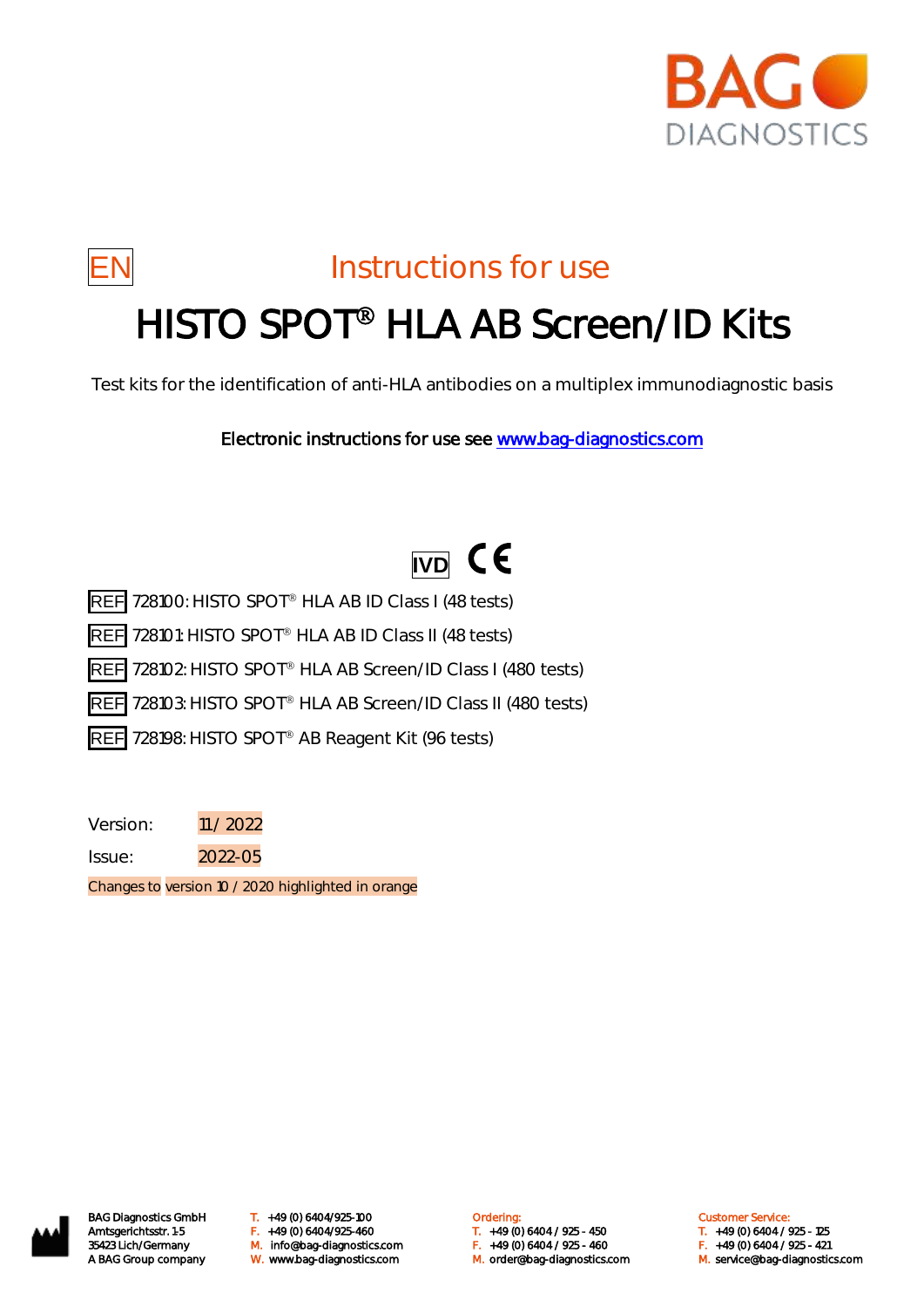### **INHALT**

| $\mathbf{1}$     |       |                                                                               |  |
|------------------|-------|-------------------------------------------------------------------------------|--|
| $\overline{2}$ . |       |                                                                               |  |
| 3.               |       |                                                                               |  |
| $\overline{4}$ . |       |                                                                               |  |
|                  | 4.1   | Reagents provided with the HISTO SPOT® HLA AB Screen/ID kits specific for HLA |  |
|                  |       |                                                                               |  |
|                  | 4.1.1 |                                                                               |  |
|                  | 4.1.2 |                                                                               |  |
|                  | 4.1.3 |                                                                               |  |
|                  | 4.1.4 |                                                                               |  |
|                  | 4.2   |                                                                               |  |
|                  | 4.3   |                                                                               |  |
| 5.               |       |                                                                               |  |
| 6.               |       |                                                                               |  |
|                  | 6.1   |                                                                               |  |
|                  | 6.2   |                                                                               |  |
|                  | 6.3   |                                                                               |  |
|                  | 6.3.1 |                                                                               |  |
|                  | 6.3.2 |                                                                               |  |
|                  | 6.3.3 |                                                                               |  |
|                  | 6.3.4 |                                                                               |  |
|                  | 6.3.5 |                                                                               |  |
| 7.               |       |                                                                               |  |
| 8.               |       |                                                                               |  |
|                  | 8.1   |                                                                               |  |
|                  | 8.2   |                                                                               |  |
|                  | 8.3   |                                                                               |  |
|                  | 8.4   |                                                                               |  |
| 9.               |       |                                                                               |  |
| 10 <sub>1</sub>  |       |                                                                               |  |
| 11.              |       |                                                                               |  |
| 12.              |       |                                                                               |  |
| 13.              |       |                                                                               |  |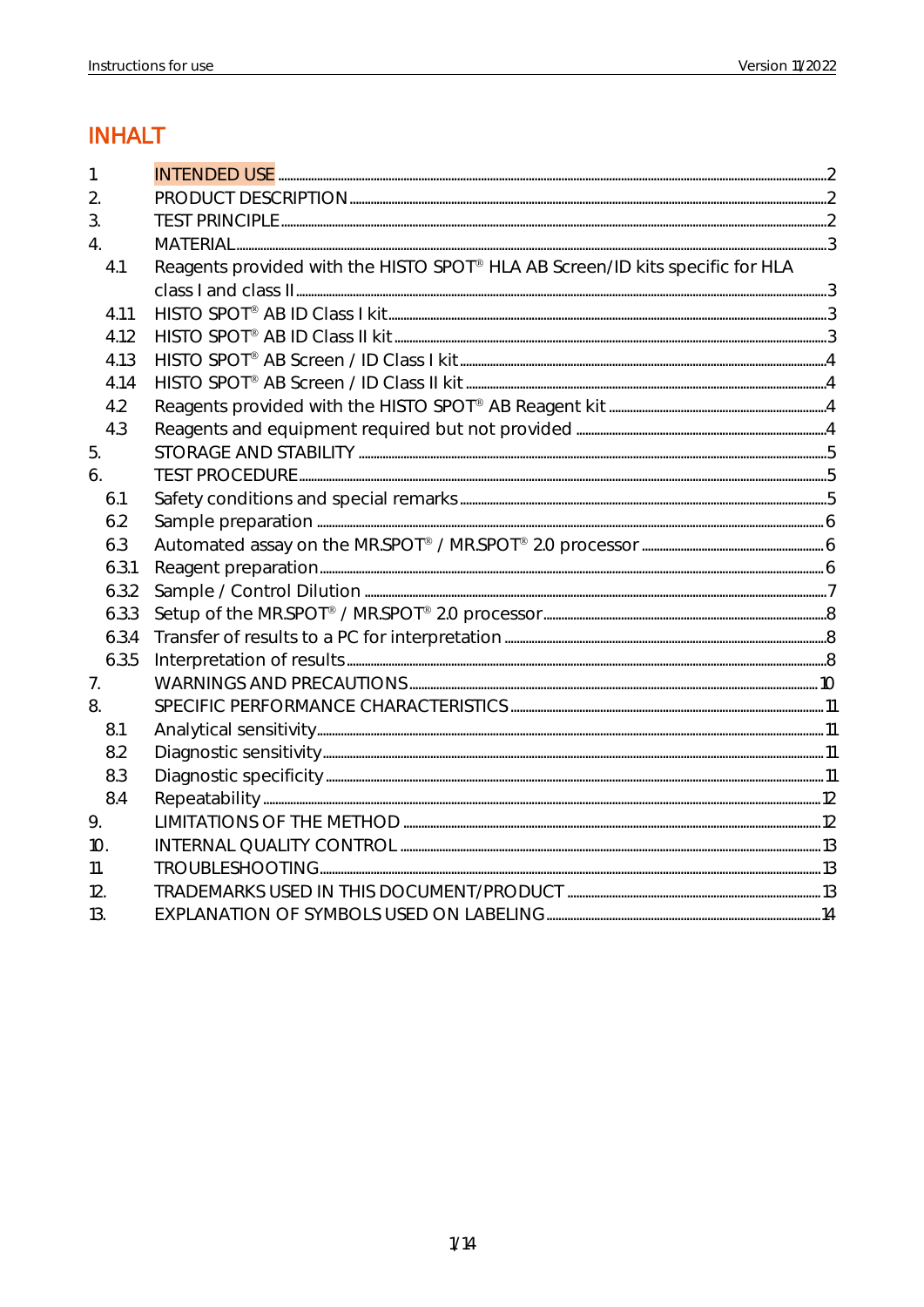#### <span id="page-2-0"></span>1. INTENDED USE

The intended use of the HISTO SPOT<sup>®</sup> HLA AB Screen/ID kits is

- the screening and identification of anti-HLA antibodies in planned organ transplantation
- the monitoring of donor specific anti-HLA antibodies after organ transplantation
- the detection of possible anti-HLA antibodies before platelet transfusions in refractory patients

The kits are intended to be used by health care professionals with experience in HLA antibody diagnostics in:

- transplantation centers
- hospital laboratories

Anti-HLA antibody testing for transplantation purposes must follow guidelines issued by professional societies like the European Federation for Immunognetics (EFI), the American Society for Histocompatibility and Immunogenetics (ASHI) or national societies like the Deutsche Gesellschaft für Immungenetik (DGI).

#### <span id="page-2-1"></span>2. PRODUCT DESCRIPTION

The HISTO SPOT® HLA AB kits are in vitro diagnostic medical devices for identification of anti-HLA antibodies on a multiplex immunodiagnostic basis and provides high resolution antibody (Ab) identification results.

The HISTO SPOT® HLA AB screening and identification kits contain testwells with immobilized HLA Class I or Class II antigens for the detection of specific anti-HLA antibodies, the sample buffer, a negative control and a positive control. The HISTO SPOT<sup>®</sup> AB Reagent kit contains the reagents required for incubation and detection of bound antibodies and can be used in combination with all HISTO SPOT<sup>®</sup> HLA AB screening and identification kits. The test is performed with a microarray processor. The MR.SPOT / MR.SPOT 2.0 processor is validated for automatic processing of the HISTO SPOT kits. Between 1 and 96 tests can be processed simultaneously. The interpretation of the results is done with the HISTO MATCH HLA AB module software.

#### <span id="page-2-2"></span>3. TEST PRINCIPLE

The test includes four basic steps:

- sample preparation
- incubation
- detection
- data interpretation

The HISTO SPOT<sup>®</sup> HLA AB Screen/ID test is a miniaturized and multiplexed solid phase enzyme linked immunosorbent assay. Each well of the microtiter plates is printed with various recombinant or native HLA antigens. Each antigen is printed on the bottom of the well to have an independent spot.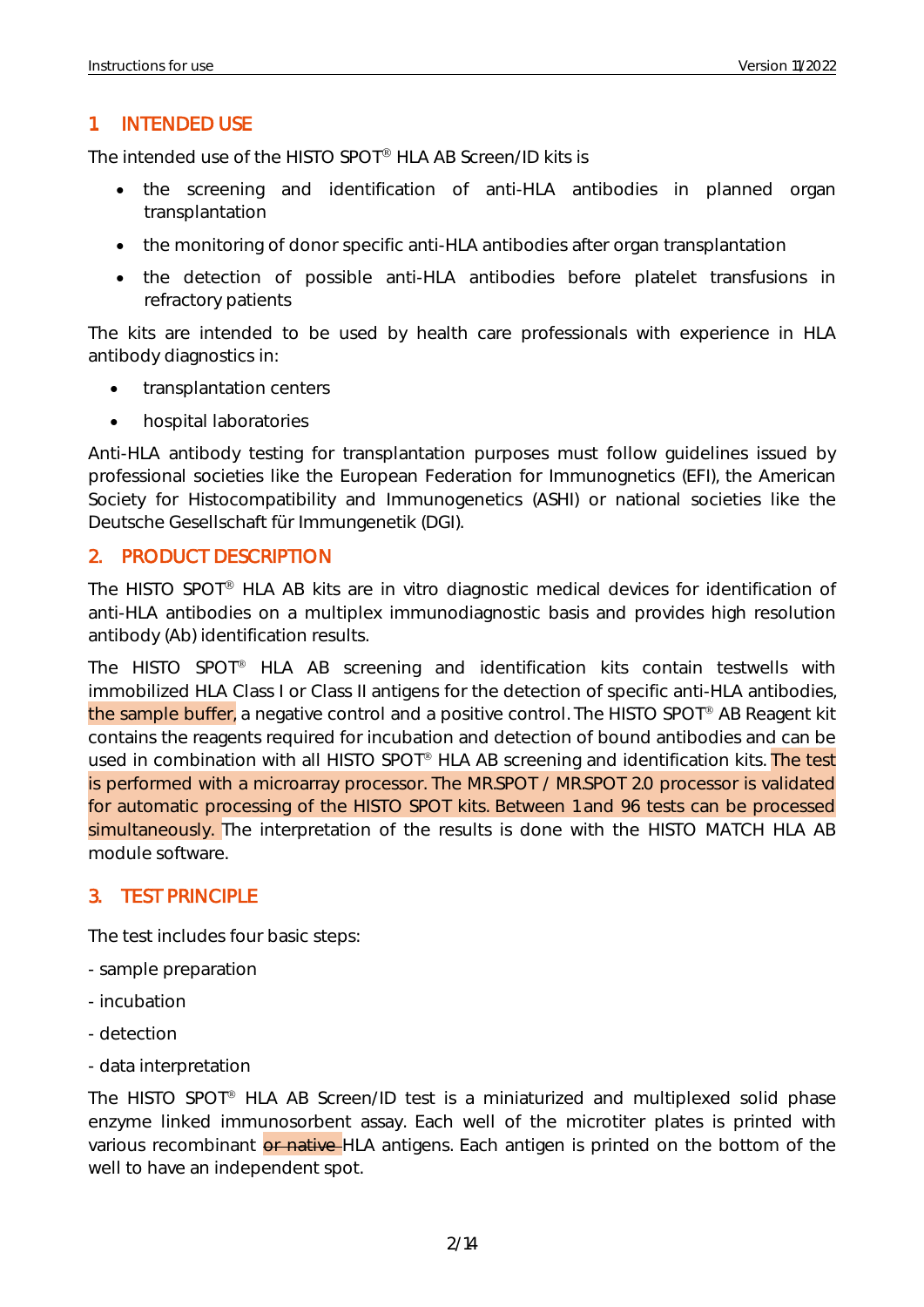After dilution, the sera are transferred in the testwells containing an array of immobilized HLA antigens. In the subsequent incubation time anti-HLA antibodies present in the serum bind to their specific antigens. In a first wash step non-specific antibodies are removed. Following this wash step, a specific peroxidase -labelled antibody directed against human IgG (conjugate) is added in the wells to bind to the present antibody-antigen complexes in the subsequent incubation time. Afterwards wash buffer is added to the wells to remove unbound conjugate. Then a TMB substrate is added to each well. If peroxidase is present an enzyme-substrate reaction takes place which causes a blue colouring of the spots. The dots in the bottom of each test well are photographed by the camera of the microarray processor and the image is transferred into the HISTO MATCH HLA AB module software installed on the PC of the user. The image analysis program of the HISTO MATCH HLA AB module software determines the intensity of each spot in the array and compares it to the intensity of the background. From this data the positive and negative reactions are calculated. The pattern matching program of the HISTO MATCH HLA AB module software identifies the HLA antibodies of the sample against the HLA antigens of the pattern in the array.

#### <span id="page-3-1"></span><span id="page-3-0"></span>4. MATERIAL

#### 4.1 Reagents provided with the HISTO SPOT<sup>®</sup> HLA AB Screen/ID kits specific for HLA class I and class II

All batch files and instructions for use are provided on the CDs with the kits and can be downloaded from the website:<https://www.bag-diagnostics.com/en/downloads.html>

### 4.1.1 HISTO SPOT<sup>®</sup> AB ID Class I kit

<span id="page-3-2"></span>

|                 | <b>Testwells Abs   Class I</b>   8-well strips, individually packed, each strip containing 8 tests,<br>contains immobilized HLA Class I antigens |
|-----------------|--------------------------------------------------------------------------------------------------------------------------------------------------|
| SAMBUF Class I  | Sample Buffer, ready to use, contains < 0.05% Proclin® 300<br>(pink liquid)                                                                      |
| $ CONTROL  +  $ | Positive control, concentrated solution, to be diluted (red cap)                                                                                 |
| $ CONTROL $ -   | Negative control, ready to use, contains 0.04% Proclin <sup>®</sup> (yellow cap)                                                                 |

With each kit there is a CD containing the instructions for use and the batch file that has to be stored within the database of the interpretation software.

### 4.1.2 HISTO SPOT<sup>®</sup> AB ID Class II kit

<span id="page-3-3"></span>**Testwells Abs│Class II 8-well strips**, individually packed, each strip containing 8 tests, contains immobilized HLA Class II antigens **SAMBUF Class II** Sample Buffer, ready to use, contains < 0.05% Proclin<sup>®</sup> 300 (orange liquid) **AD│1 Additive for the Sample Buffer,** to be diluted 1:100 in sample buffer **CONTROL│+ Positive control**, concentrated solution, to be diluted (blue cap) **CONTROL│- Negative control**, ready to use, contains 0.04% Proclin® (white cap)

With each kit there is a CD containing the instructions for use and the batch file that has to be stored within the database of the interpretation software.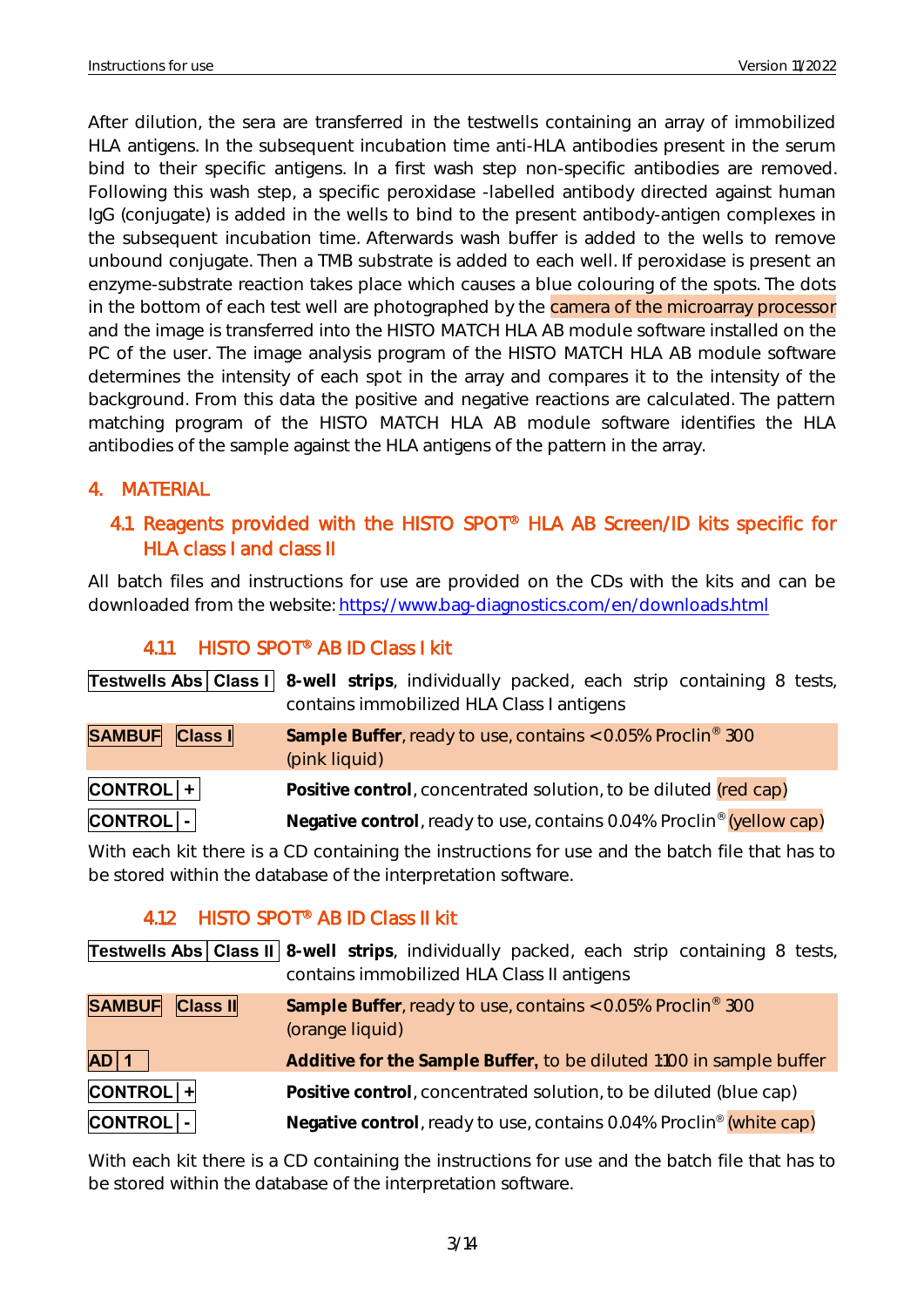#### 4.1.3 HISTO SPOT<sup>®</sup> AB Screen / ID Class I kit

<span id="page-4-0"></span>

| Testwells Abs   Class I | 96-well plates, individually packed, each plate containing 96 tests,<br>contains immobilized HLA Class I antigens |
|-------------------------|-------------------------------------------------------------------------------------------------------------------|
| SAMBUF Class I          | Sample Buffer, ready to use, contains < 0.05% Proclin® 300<br>(pink liquid)                                       |
| $\textsf{CONTROL}$ +    | Positive control, concentrated solution, to be diluted (red cap)                                                  |
| CONTROL -               | Negative control, ready to use contains 0.04% Proclin® (yellow cap)                                               |

With each kit there is a CD containing the instructions for use and the batch file that has to be stored within the database of the interpretation software.

#### 4.1.4 HISTO SPOT<sup>®</sup> AB Screen / ID Class II kit

<span id="page-4-1"></span>

| Testwells Abs   Class II         | 96-well plates, individually packed, each plate containing 96 tests,<br>contains immobilized HLA Class II antigens |
|----------------------------------|--------------------------------------------------------------------------------------------------------------------|
| <b>SAMBUF</b><br><b>Class II</b> | Sample Buffer, ready to use, contains < 0.05% Proclin® 300<br>(orange liquid)                                      |
| $AD$ 1                           | Additive for the Sample Buffer, to be diluted 1:100 in sample buffer                                               |
| $ CONTROL  +  $                  | Positive control, concentrated solution, to be diluted (blue cap)                                                  |
| CONTROL -                        | Negative control, ready to use contains 0.04% Proclin® (white cap)                                                 |

With each kit there is a CD containing the instructions for use and the batch file that has to be stored within the database of the interpretation software.

#### <span id="page-4-2"></span>4.2 Reagents provided with the HISTO SPOT® AB Reagent kit

The reagents contained in one kit are sufficient for 96 tests. Each reagent set contains:

| <b>SAMBUF</b>                                                                           | Sample Buffer, ready to use, contains 0.05% Proclin <sup>®</sup> 300                                            |  |  |
|-----------------------------------------------------------------------------------------|-----------------------------------------------------------------------------------------------------------------|--|--|
| <b>WASHBUF</b>                                                                          | Wash Buffer, ready to use, contains < 0.05% Proclin® 300                                                        |  |  |
| $\overline{CONJ}$ $AB$                                                                  | Conjugate, Anti-human IgG conjugate with horseradish peroxydase,<br>contains $<$ 0.05% Proclin <sup>®</sup> 300 |  |  |
| Conjugate diluent Buffer, ready to use, contains < 0.05% Proclin® 300<br><b>CONJBUF</b> |                                                                                                                 |  |  |
| SUBS   AB                                                                               | Substrate, ready to use, (3,3, .5,5, .- Tetramethylbenzidine)                                                   |  |  |

With each kit there is a CD containing the instructions for use.

#### <span id="page-4-3"></span>4.3 Reagents and equipment required but not provided

- Validated microarray processor
- HISTO MATCH software, REF 726102
- Pipetting tips for the microarray processor
- Sample plate: Skirted PCR plates with lids or adhesive film
- Deionized water
- Variable pipettes (range  $0.5 1000$   $\mu$ I) and disposable tips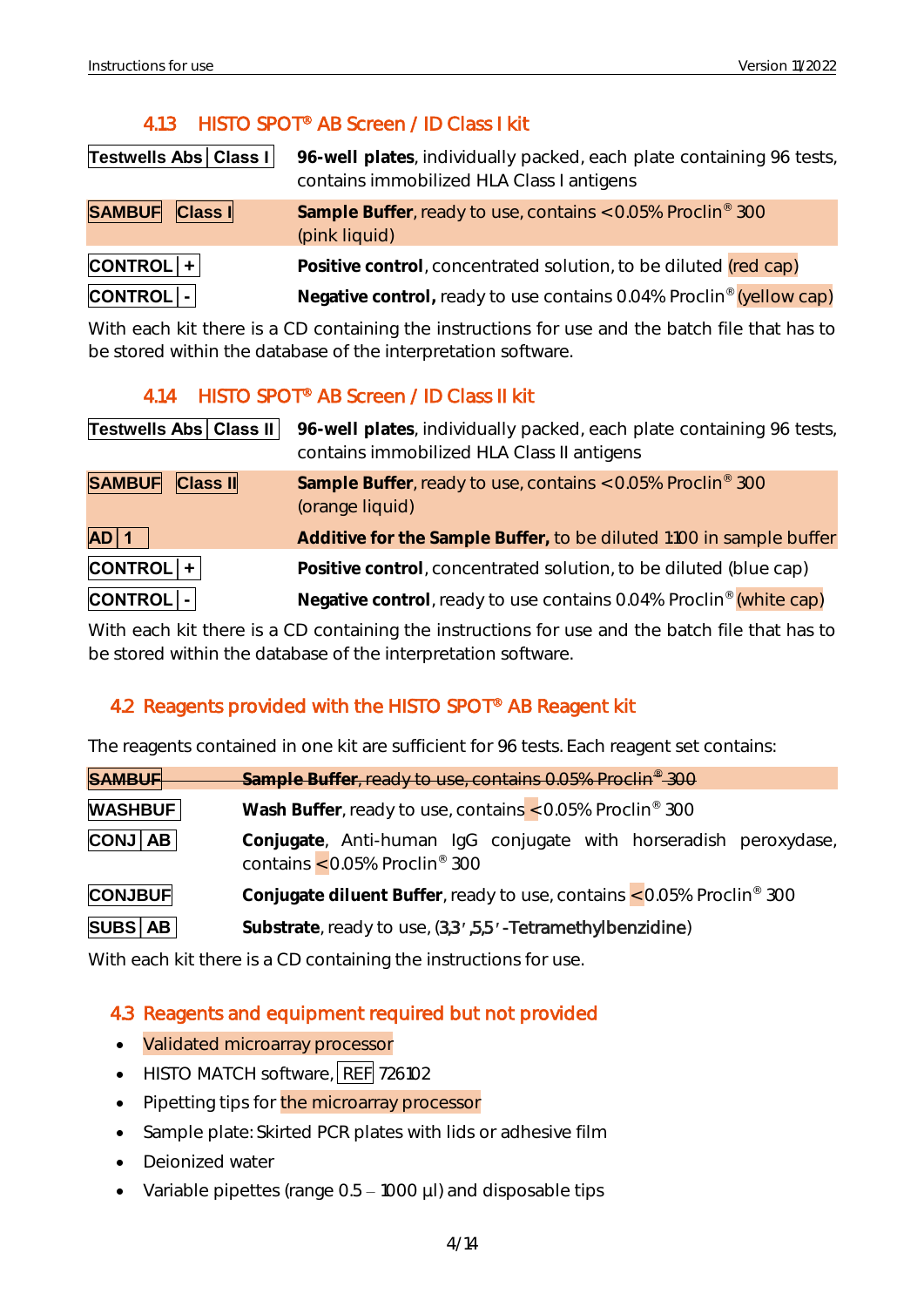| Validated microarray processors               | Validated pipetting tips                     | Validated<br>sample plates and<br>closing systems |
|-----------------------------------------------|----------------------------------------------|---------------------------------------------------|
| MR.SPOT <sup>®</sup> Prozessor REF 726100     | <b>HISTO SPOT<sup>®</sup> Pipetting Tips</b> | FrameStar <sup>®</sup> Break-A-                   |
| Comp. BAG Diagnostics                         | 1000 µI REF 726099                           | Way PCR Plate REF<br>726220                       |
| MR.SPOT <sup>®</sup> 2.0 Prozessor REF 726110 | 200 µl REF 726097<br>Comp. BAG Diagnostics   | <b>HISTO SPOT® PCR Caps</b><br><b>REF 726090</b>  |
| Comp. BAG-Diagnostics                         |                                              | <b>HISTO SPOT®PCR Foils</b><br><b>REF 726089</b>  |
|                                               |                                              | Comp. BAG Diagnostics                             |

#### <span id="page-5-0"></span>5. STORAGE AND STABILITY

All reagents and kit components have to be stored at  $2...8$ °C.

The expiry date is indicated on the label of each reagent and is valid for the originally sealed reagents. The expiry date indicated on the outer box label refers to the reagent with the shortest stability contained in the kit.

Assay performance is dependent on reagents stability. They must not be used after their expiration date.

In use stability: Testwells stored in open foil pouches must be used within 7 days after opening. Opened reagents must be used within 1 months after opening.

The conjugate dilution must always be **prepared afresh** for each test run.

If the protective packaging is damaged, please contact the customer service.

#### <span id="page-5-1"></span>6. TEST PROCEDURE

#### <span id="page-5-2"></span>6.1 Safety conditions and special remarks

The HISTO SPOT<sup>®</sup> HLA AB test should be performed by well trained and authorized laboratory technicians. The HISTO SPOT® HLA AB kits can only be used in combination with the HISTO SPOT<sup>®</sup> AB Reagent kit, a validated microarray processor (MR.SPOT<sup>®</sup> / MR.SPOT<sup>®</sup> 2.0 processor) and the HISTO MATCH HLA AB module software.

The results from these tests must not be used as the sole determinant for making clinical decisions.

Special safety conditions must be noted in order to avoid contamination and thus false reaction:

- Wear gloves during work (powder-free, if possible).
- Use new tips with each pipeting step (with integrated filter).
- Use devices and other materials only at the respective places and do not exchange them.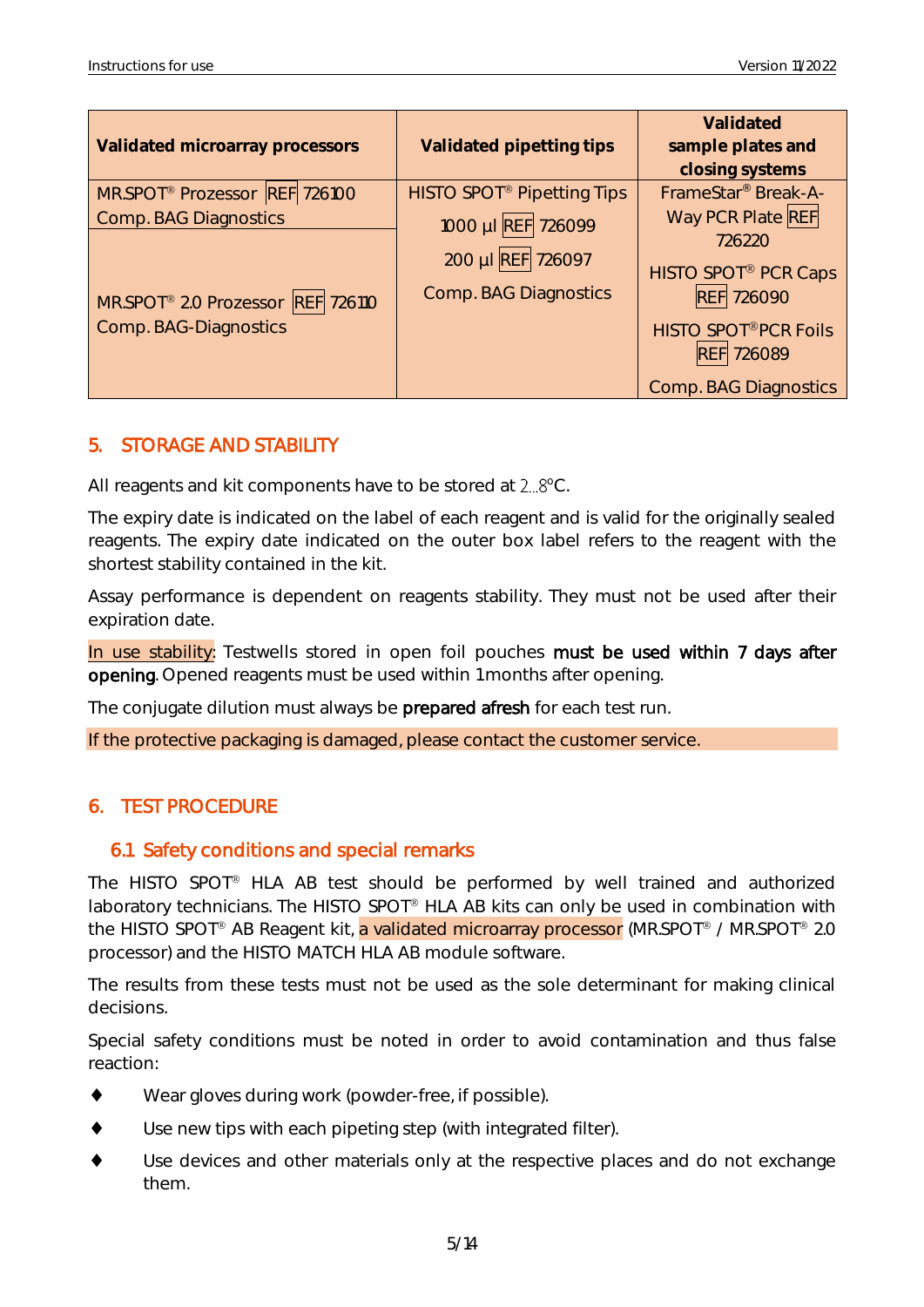All the reagents and troughs used for the assay must be those indicated for the HISTO SPOT<sup>®</sup> HLA AB test. The reagents and troughs indicated for SSO DNA testing must be excluded from the processor when a HISTO SPOT<sup>®</sup> HLA AB test is running.

#### <span id="page-6-0"></span>6.2 Sample preparation

Serum samples must be used. Samples collected with anti-coagulant can not be used.

EDTA treatment of the serum is consistent with the assay. Samples heat inactivated and samples with microbial contamination may give nonspecific reactions and should not be used. Lipaemic or hemolyzed samples should be avoided.

Serum  $can$  be stored at -20 $^{\circ}$ C prior testing. Avoid repeated freezing and thawing of the samples.

Take samples out of the freezer and allow them to warm to room temperature. Samples must be clarified by centrifugation (from 1 to 5 min, from 2500 to 10 000 g) prior to testing.

If there is a fatty layer on the serum after centrifugation this has to be removed or the clearer part of the sample has to be withdrawn and used for the testing.

Vortex the clarified sample before dilution.

#### <span id="page-6-2"></span><span id="page-6-1"></span>6.3 Automated assay on the MR.SPOT<sup>®</sup> / MR.SPOT<sup>®</sup> 2.0 processor

#### 6.3.1 Reagent preparation

- Take HISTO SPOT® AB reagents and HISTO SPOT® HLA AB testwells out of the fridge and allow them to warm to room temperature.
- Homogenize the reagents **SAMBUF** and **CONJBUF** by shaking before use.
- Vortex the **CONTROL** | **before use.**
- The additive for the sample buffer **AD** | 1 has to be diluted 1:100 in sample buffer for class II **SAMBUF Class II** prior to testing. Volumes depend on the number of samples to be tested, e.g. for 1 ml of diluent buffer add 10 µL of **AD│1** in 1 ml of **SAMBUF Class II**
- The dilution of **AD** | 1 | must always be prepared afresh for each test run.
- Salt crystals may be observed in the Wash Buffer (**WASHBUF**). Before using warm the Wash Buffer 15 minutes at 30°C to dissolve. Warm the whole content of the bottle, not an aliquot. Check by eyes if there are no residual crystals remaining, warm it again if it is the case.
- The conjugate has to be diluted 1:100 in Conjugate diluent Buffer **CONJBUF** prior to testing.
- The conjugate dilution must always be prepared afresh for each test run.
- The conjugate has to be vortexed and spun down each time before the dilution step!

The required volumes of the reagents will vary depending on the number of strips to be tested. The MR.SPOT® / MR.SPOT® 2.0 processor displays the required volumes for the chosen number of strips. Fill the required volumes of the reagents into the corresponding labelled reservoirs.

Reagents used for a run can not be reused for a second run. After each run, all the reagents should be discarded.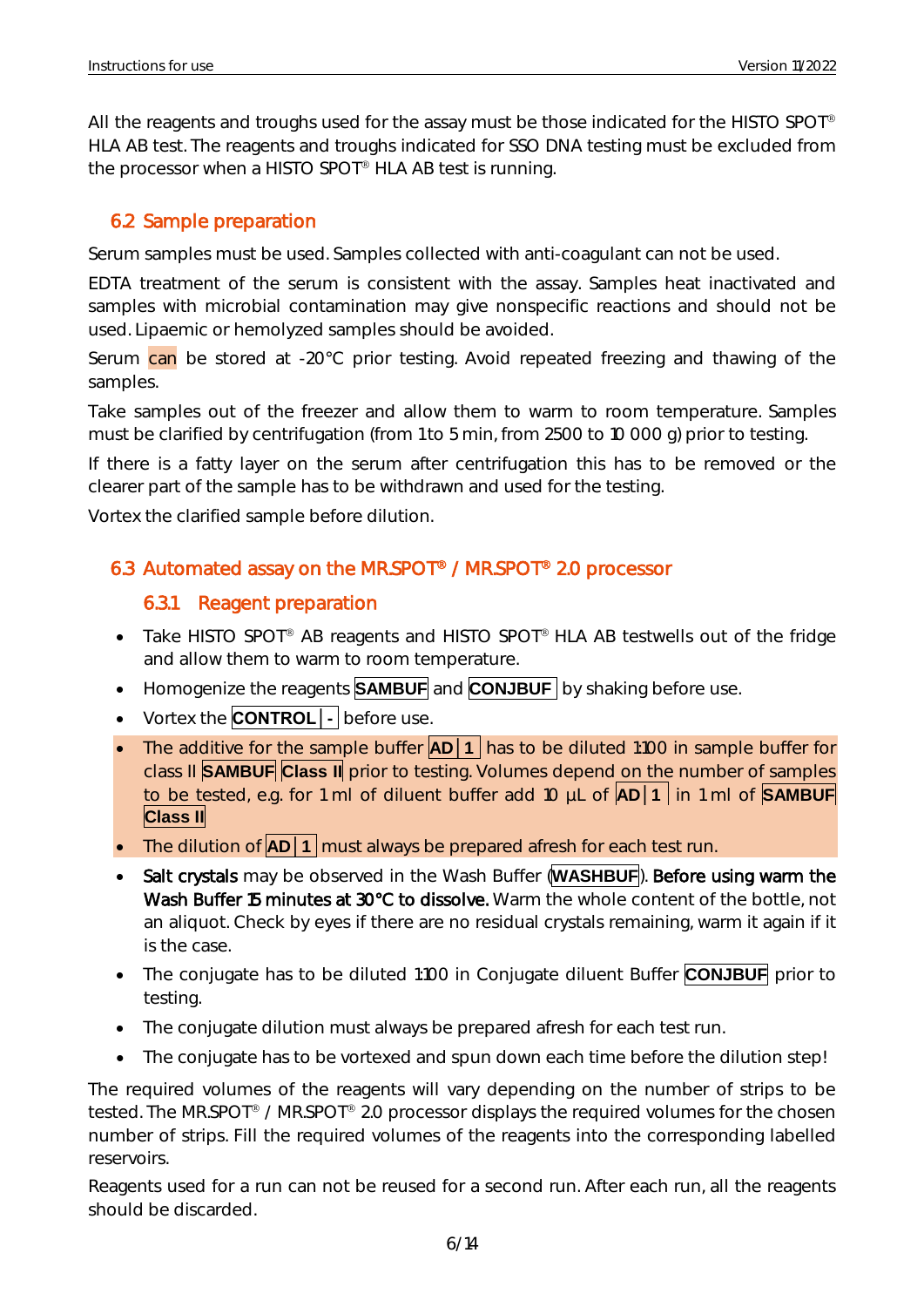### 6.3.2 Sample / Control Dilution

<span id="page-7-0"></span>It is possible to incubate simultaneously **Testwells Abs│Class I** and **Testwells Abs│Class II** in the same RUN but with caution on the volumes, different sample buffers and the arrangement of the different sera in the plate.

#### Sample dilution:

**HLA AB Class I**:

• add 10 µl of the serum and 90 µl of **SAMBUF Class II** into the sample plate.

**HLA AB Class II**:

- dilute the additive for the sample buffer **AD** 1 1:100 in sample buffer for class II **SAMBUF Class II**. Volumes depend on the number of samples to be tested, e.g. for 1 ml of diluent buffer add 10 µl of **AD│1** in 1 ml of **SAMBUF Class II**. The dilution of **AD│1** must always be prepared afresh for each test run
- add 2 µl of the serum and 160 µl of diluent buffer from the previous step into the sample plate.

Mix at least 5 times or vortex and centrifuge the closed sample plate after dilution.

#### Dilution of the controls:

For each run and each assay (Class I and Class II) a positive control and a negative control should be included.

• **Pre-dilution of the positive control (1:50):**

add 1 µl of **CONTROL│+** in 50 µl of **SAMBUF Class I** or **SAMBUF Class II** , vortex

• **Dilution of the controls**

The controls are diluted in the same way as the serum samples:

**HLA AB Class I**:

add 10 µl of the **CONTROL│-** NC01 / diluted **CONTROL│+** PC01 and 90 µl of **SAMBUF Class I** into into the sample plate.

**HLA AB Class II**:

add 2 µl of the **CONTROL│-** NC02 / diluted **CONTROL│+** PC02 and 160 µl of diluent buffer into the sample plate.

Mix at least 5 times or vortex and centrifuge the sample plate after dilution.

The serum sample dilutions given above (1:10 for class I and 1:80 for class II) have been validated and give optimal results with most of the tested samples. If the sera show very weak or very strong reactions other dilutions might be better. If the results are unclear it is recommended to titrate the sera.

Place the sample plate with the diluted sera and controls in the sample plate holder in the MR.SPOT<sup>®</sup> / MR.SPOT<sup>®</sup> 2.0 processor. Be careful to do this with the correct orientation of the sample plate.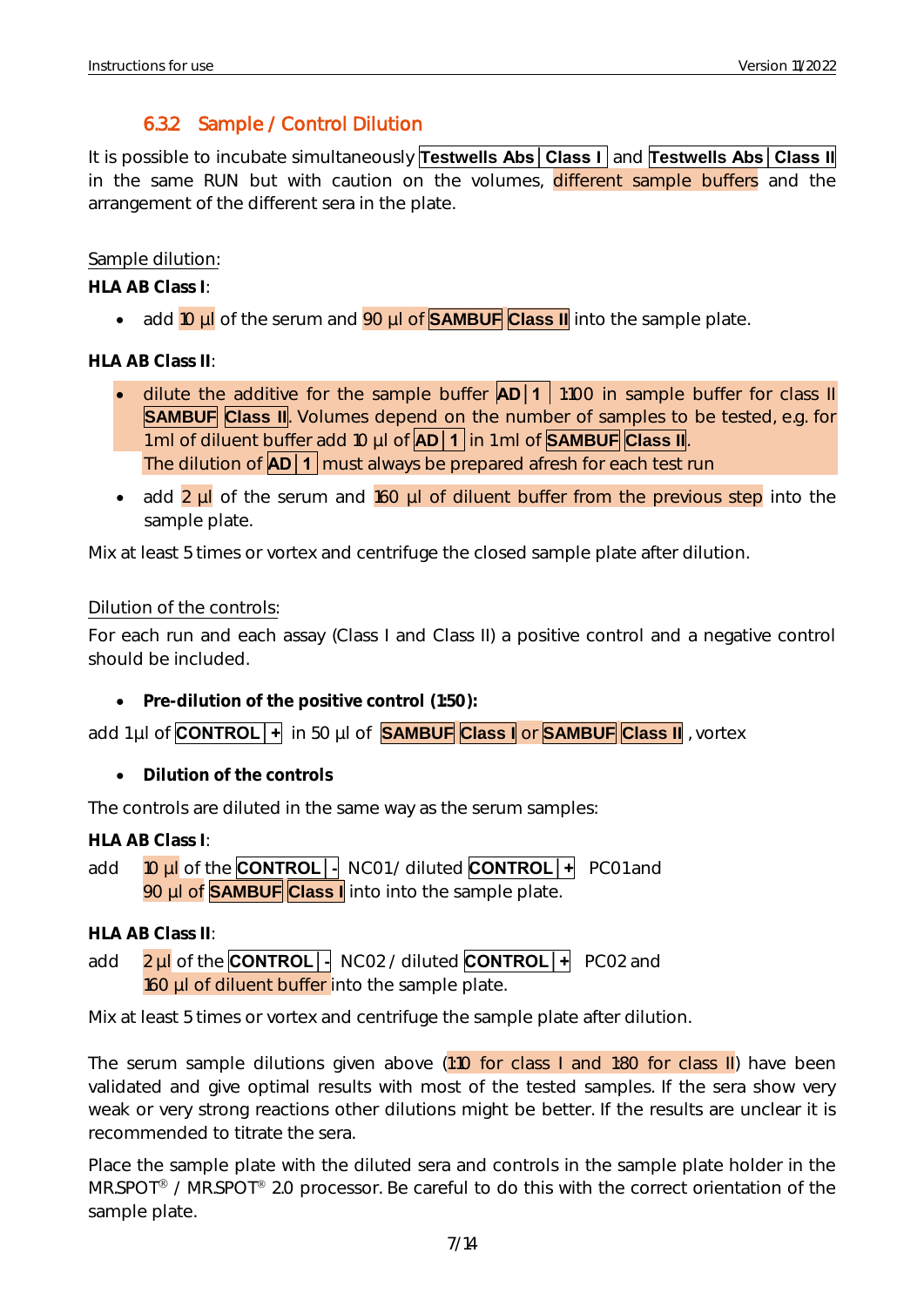Place the testwells into the reaction plate holder of the MR.SPOT<sup>®</sup> / MR.SPOT<sup>®</sup> 2.0 processor.

Note the correct arrangement of the testwells according to the worklist layout.

Please make sure that there is no dirt or plastic particles in the reaction plate holder.

The testwells can be separated in single wells according to figure 1, if less than eight tests should be run. If you are using separated wells be careful that they are sitting properly in the reaction plate holder and are not twisted against each other. Clear dummy wells have to be added to reach test numbers of multiples of four.



<span id="page-8-0"></span>**Fig. 1: Separating single testwells**

#### 6.3.3 Setup of the MR.SPOT<sup>®</sup> / MR.SPOT<sup>®</sup> 2.0 processor

Switch on the MR.SPOT<sup>®</sup>/ MR.SPOT<sup>®</sup> 2.0 processor. The start up screen will appear. Follow the process as indicated on the screen. Details are described in the User Manual for the MR.SPOT<sup>®</sup>/ MR.SPOT<sup>®</sup> 2.0 processor.

The temperature in the processor must not exceed 30°C.

#### 6.3.4 Transfer of results to a PC for interpretation

<span id="page-8-1"></span>Transfer the data to the HISTO MATCH HLA AB module software via network or USB stick as described in the manual for the HISTO MATCH software.

#### 6.3.5 Interpretation of results

<span id="page-8-2"></span>

**Please make sure you are using the latest version of the HISTO MATCH HLA ABS module which is version 4.2.1. For details of the interpretation please read the instructions for use for the HISTO MATCH software.**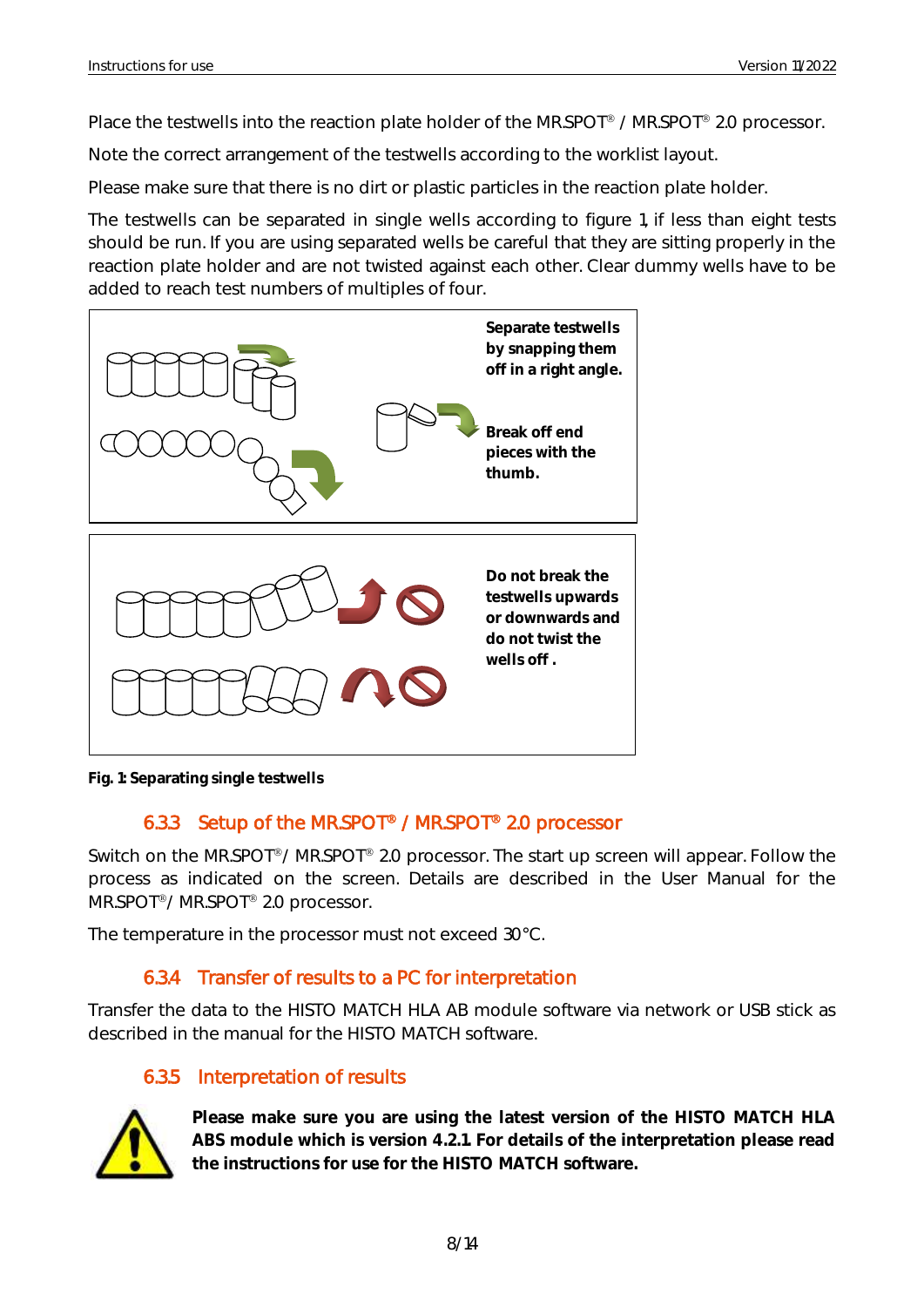Open the HISTO MATCH HLA AB module software *(if this is not already installed please* contact your local distributor or our customer service at [complaint@bag-diagnostics.com\)](mailto:complaint@bag-diagnostics.com) and interpret the data as described in the manual for the HISTO MATCH software.

The images should look like the example shown in figure 2. Figure 3 gives a schematic illustration of the result and the functions of the different spots.



**Figure 2: Example for a sample containing anti-HLA Class I antibodies.**



**Figure 3: Schematic representation of the HISTO SPOT® HLA AB ID Class I**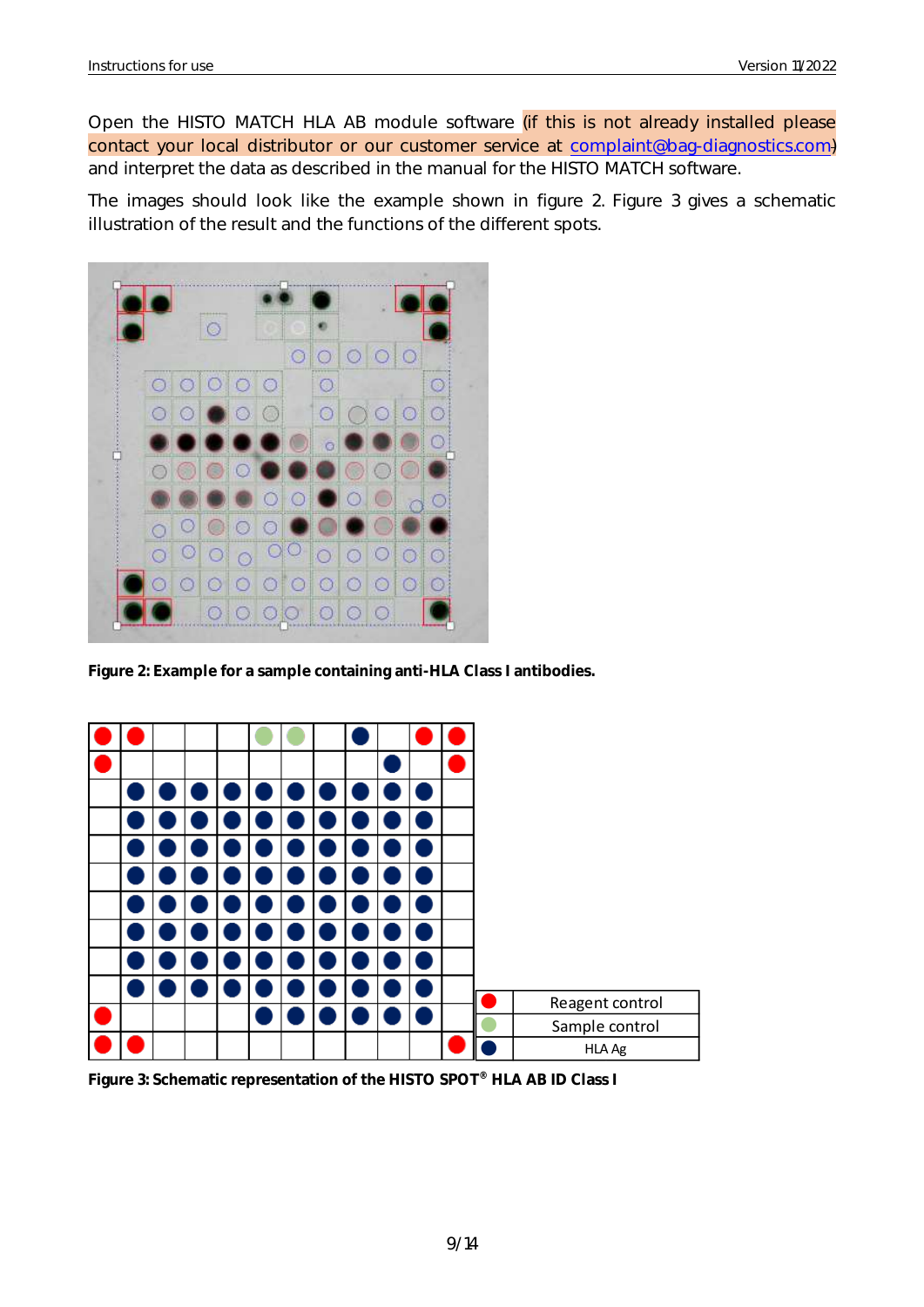**The interpretation of the spots performed by the software must be checked visually by the operator.** 

**The automatic interpretation is meant as a tool to aid the user and must be validated by checking the image and the plausibility before assigning any result.** 

**In the case of non-valid results due to e.g. dust or smear the operator can move the spot area in the grid or disable the spot (please see the instructions for use for the HISTO MATCH HLA AB module for details).** 

If a patient serum reacts positive with more than 80% of the antigens on the testwell on the microarray, the results are considered uninterpretable as these positivities can be considered as non-specific. A new test must be performed at a higher dilution (e.g. 1:20 for Class I and 1:200 for Class II) to avoid non-specific interaction and put in evidence the specific interaction.

The positive control sera should show the following expected positives reactions:

Class I: positive with all class I antigens (specific for public epitopes)

Class II: positive with all DP, all DR and the DQ2 antigens (specific for public epitopes)

#### <span id="page-10-0"></span>7. WARNINGS AND PRECAUTIONS

The HISTO SPOT<sup>®</sup> HLA AB kits are designed for in vitro diagnostic use and should be used by properly trained, qualified staff. All work should be performed using Good Laboratory Practices.

Biological material used, e.g. sera, should be handled as potentially infectious. When handling biological material appropriate safety precautions are recommended (do not pipet by mouth; wear disposable gloves while handling biological material and performing the test; disinfect hands after finishing the test). Biological material should be inactivated before disposal (e.g. in an autoclave). Disposables should be autoclaved or incinerated after use.

Spillage of potentially infectious materials should be removed immediately with absorbent paper tissue and the contaminated areas swabbed with a suitable standard disinfectant or 70% alcohol.

Material used to clean spills, including gloves, should be inactivated before disposal (e.g. in an autoclave).

**SAMBUF**, **WASHBUF, CONJBUF, CONJ| AB** and **CONTROL** | contain ProClin<sup>®</sup>300 in a very low concentration of  $\leq$  0.05% as preservative, nevertheless avoid contact with the skin and mucous membranes.

Do not expose **SUBS** | AB | to metals, oxidising agents. **SUBS** | AB | may possess skin sensitizing and slightly water polluting properties.

All work with reagents should be handled with the appropriate precautions. Wear eye protection, laboratory coats and disposable gloves when handling the reagents. Avoid contact of these materials with the skin, eyes or mucous membranes. If contact does occur, immediately wash with large amounts of water. Burns can occur if left untreated.

If spills of reagents occur, dilute with water before wiping dry.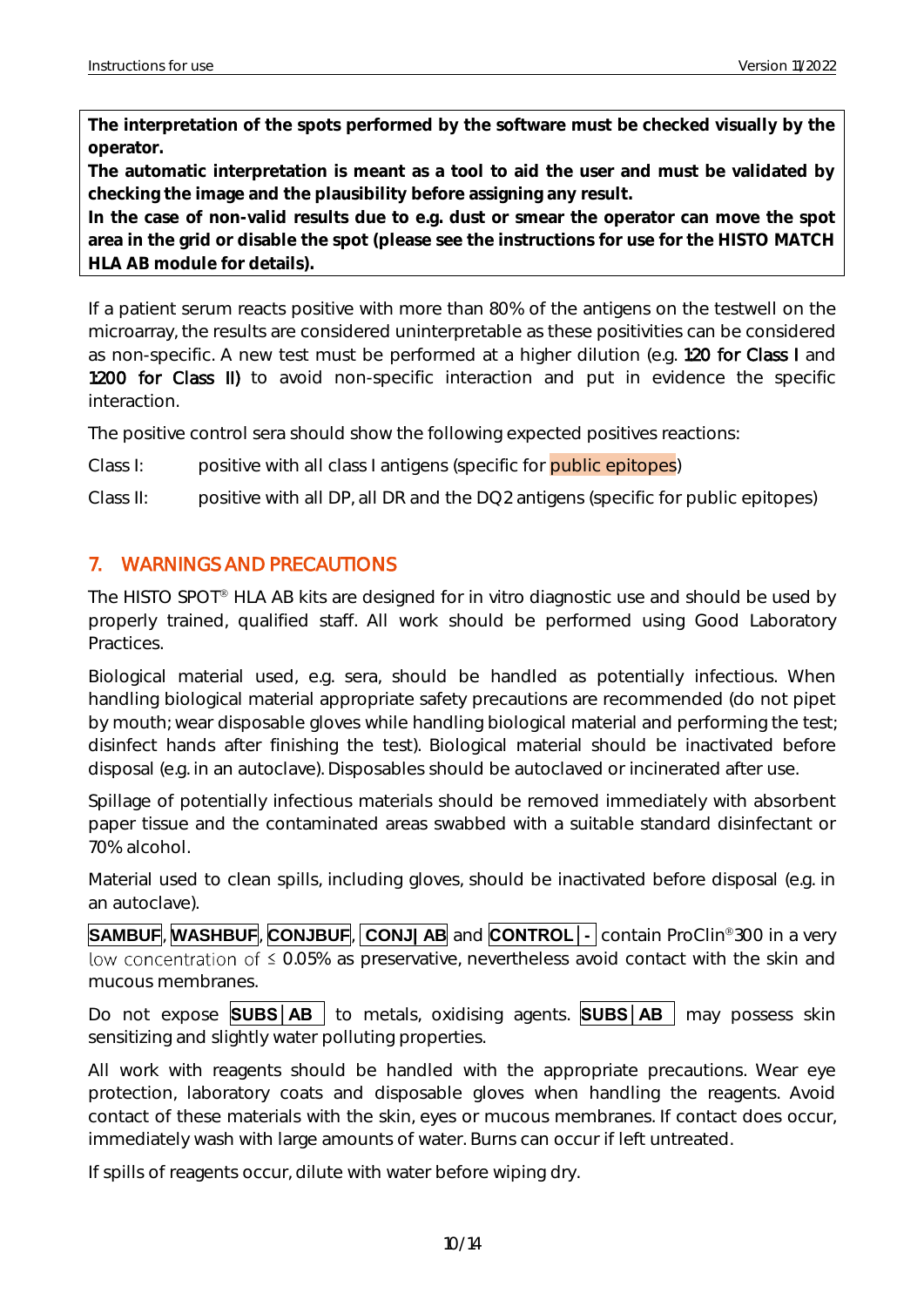Disposal of all samples, unused reagents and waste should be in accordance with country, federal, state and local regulations.

Avoid microbial contamination of reagents when removing aliquots from reagent bottles. The use of sterile disposable pipettes and pipette tips is recommended. Do not use reagents with evidence of turbidity or microbial contamination.

To avoid bacterial growth in the tubing, the MR.SPOT® / MR.SPOT®2.0 processor must be disinfected monthly with a suitable disinfectant following the procedure indicated in the manual.

Material Safety Data Sheets (MSDS) are available to download at www.bag-diagnostics.com.

#### <span id="page-11-0"></span>8. SPECIFIC PERFORMANCE CHARACTERISTICS

#### <span id="page-11-1"></span>8.1 Analytical sensitivity

- Class I: All antigens are detected with the positive control (W6/32 monoclonal antibody) at a concentration of 0.3 ng/ml and above.
- Class II: All antigens expected positive for the positive control (monoclonal antibody F3.3) are detected at a concentration of 0.3 ng/ml and above (except for the antigen DPA1\*02:02-DPB1\*15:01 which can be detected at 1 ng/µl and above).

#### <span id="page-11-2"></span>8.2 Diagnostic sensitivity

Class I:

96% detection of the positive consensus specificities assigned by more than 95% of the participating centers of the external proficiency testing (EPT from Eurotransplant, Netherlands) with a Luminex Single antigen assay for 59 positive sera with 1873 reported consensus specificities.

#### Class II:

92% detection of the positive consensus specificities assigned by more of 95% of the participating centers (EPT from Netherlands, SFHI from France) of the external proficiency testing with a Luminex Single antigen assay for 92 sera with 1239 reported consensus specificities.

100% detection of the specificities of 4 monoclonal antibodies with 9 reported CDC specificities.

#### <span id="page-11-3"></span>8.3 Diagnostic specificity

Class I:

92% of the negative consensus specificities assigned by more of 95% of the participating labs for the external proficiency testing (EPT from Eurotransplant,Netherlands) with a Luminex Single antigen assay are negative with the HISTO SPOT<sup>®</sup> HLA AB Class I kits for 59 sera and a total of 2377 reported negative consensus specificities.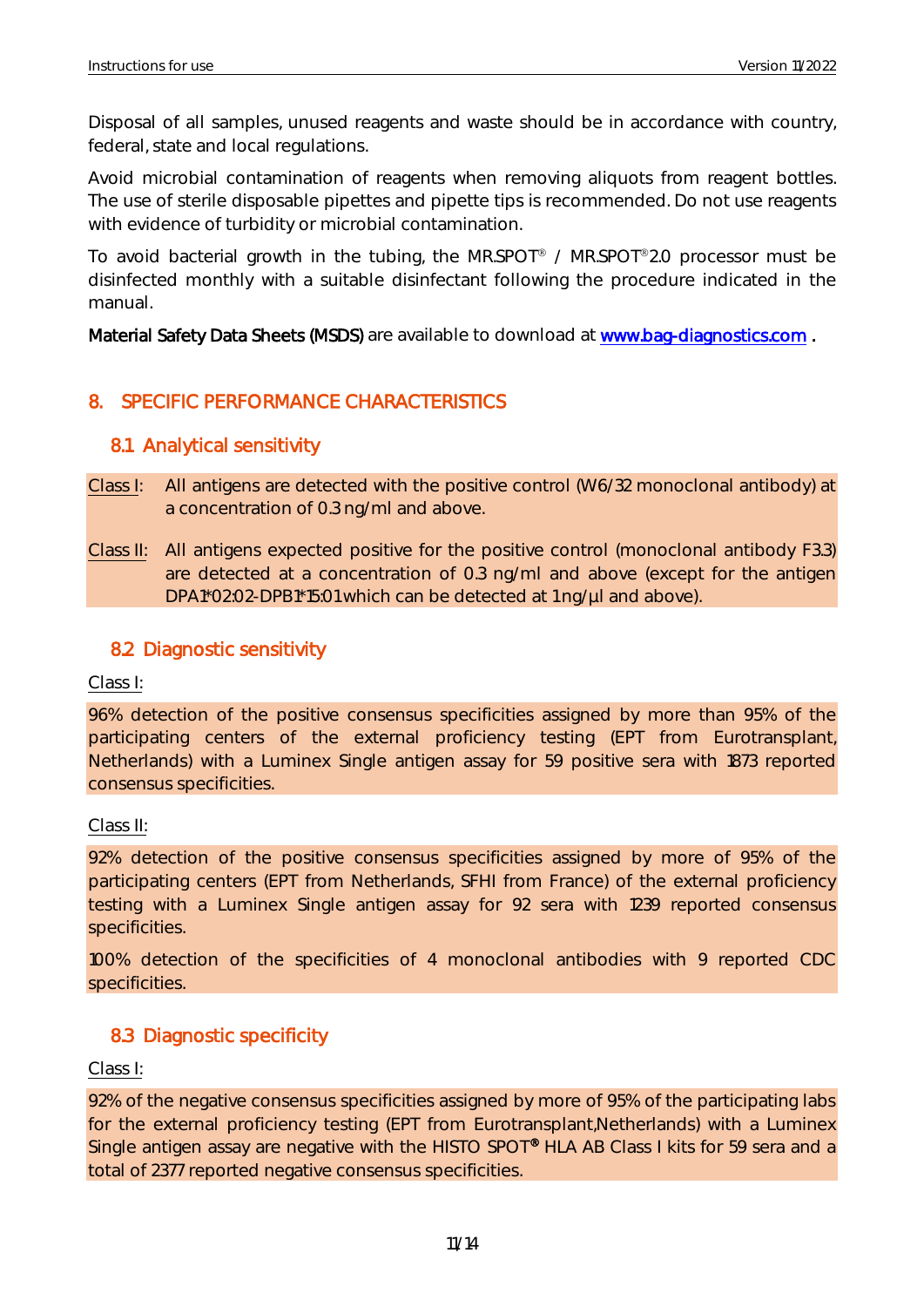#### Class II:

97% detection of the negative consensus specificities assigned by more than 95% of the participating centers (EPT from Netherlands, SFHI from France) of the external proficiency testing with a Luminex Single antigen assay are negative with the HISTO SPOT<sup>®</sup> HLA AB Class II kits for 92 sera with 3669 reported consensus specificities.

#### <span id="page-12-0"></span>8.4 Repeatability

Class I:The global coefficient of variation (CV) of the mean signal intensity (MCI) obtained with 8 replicates of the positive control at three different concentrations was between 1% and 3%. The global CV obtained for 8 replicates of 6 patient sera was between 6% and 9%.

Class II: The global coefficient of variation (CV) of the mean signal intensity (MCI) obtained with 6 replicates of the positive control at two different concentrations was between 4% and 6%.

#### <span id="page-12-1"></span>9. LIMITATIONS OF THE METHOD

Extreme care should be taken to prevent bacterial contamination of the kit reagents and other laboratory materials and equipment.

Erroneous results can occur if inadequate reagents, temperature, incubation period or washing are used. Therefore, the HISTO SPOT® HLA AB tests should only be used in combination with a validated microarray processor (MR.SPOT<sup>®</sup> / MR.SPOT<sup>®</sup> 2.0 processor) to ensure correct temperatures and incubation times.

All instruments (e.g. pipettes, MR.SPOT<sup>®</sup> / MR.SPOT<sup>®</sup> 2.0 processor) must be calibrated according to the manufacturers instructions.

Samples from patients with autoimmune disorders or receiving immunoglobulin therapy have not to be tested. Such samples may give false positive or false negative results.

If a patient serum reacts positive with more than 80% of the antigens on the testwell, a retest must be performed at a higher dilution, to avoid false positive interaction.

Some very low titer antibodies to HLA antigens may not be detected and may give false negative results.

The pretreatment of the sample that are not listed in the preparation section must be validated by the laboratory prior testing.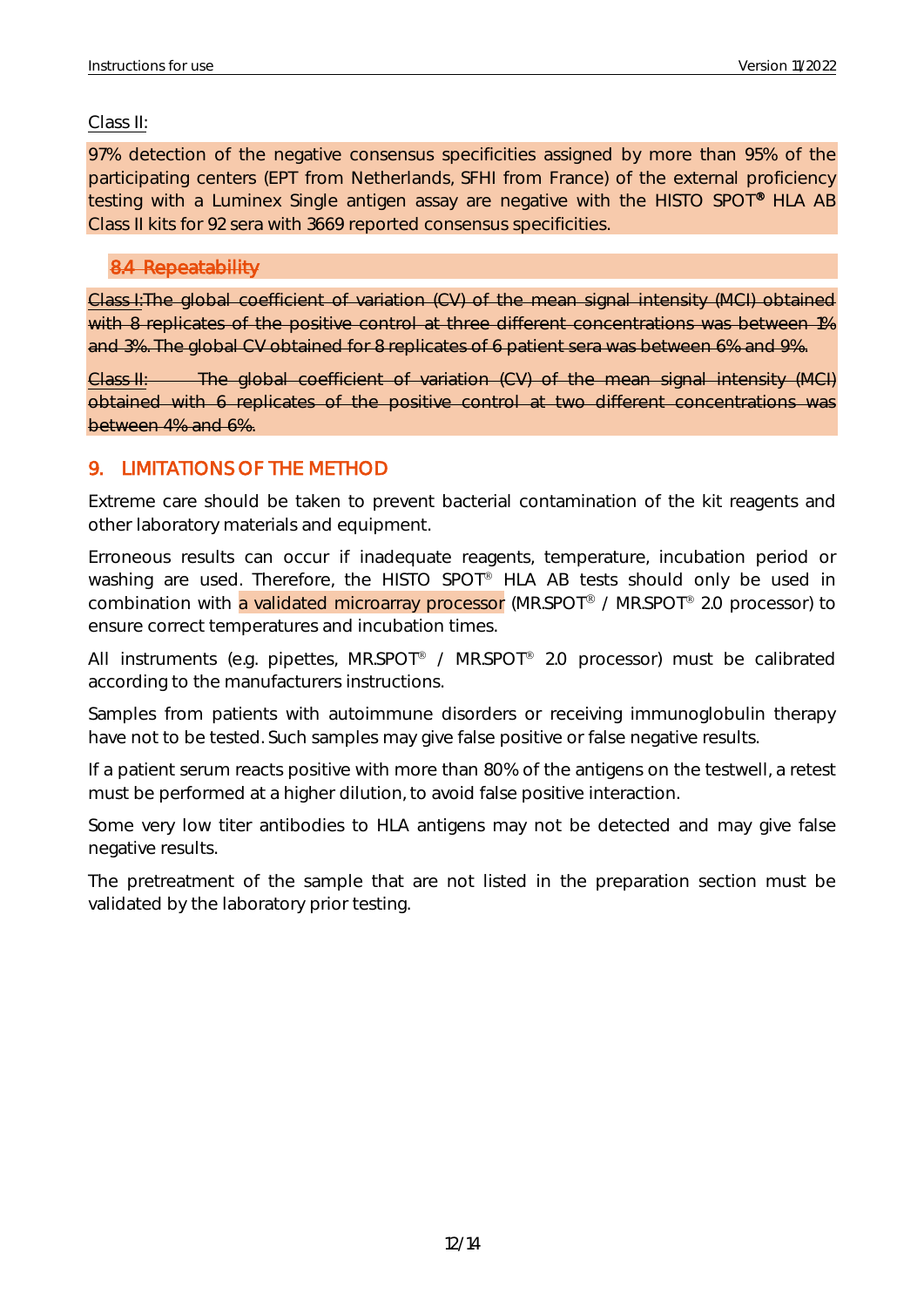#### <span id="page-13-0"></span>10. INTERNAL QUALITY CONTROL

Internal positive controls are contained in each testwells to ensure sucessful incubation and reagent dispensing.



**Figure 4: Control checking before the validation of the assay (CTL = Control)**

The operator must check on the picture that all the CTL spots are positive before assigning a result. In case of low or no spots for IgG or anti-IgG CTL, the result cannot be interpreted.

| Symptom                                                | Possible problem(s)                                     | Potential Solution(s)                      |
|--------------------------------------------------------|---------------------------------------------------------|--------------------------------------------|
| Instrument malfunction                                 | <b>Numerous</b>                                         | Refer to MR.SPOT® / MR.SPOT®<br>2.0 manual |
| Error message at data transfer                         | Failure in data transfer                                | Manually transfer data using USB<br>drive  |
| No result                                              | Failure to grid image                                   | Perform manual gridding                    |
| No spots in the well                                   | Failure to add a reagent                                | Repeat whole assay                         |
| No result / inconclusive result<br>due to weak signals | Mistake in conjugate dilution<br>Instrument malfunction | Repeat assay<br>Check instrument           |

#### <span id="page-13-1"></span>11. TROUBLESHOOTING

#### <span id="page-13-2"></span>12. TRADEMARKS USED IN THIS DOCUMENT/PRODUCT

Proclin<sup>®</sup> is a trademark of Rohm and Haas company.

FrameStar<sup>®</sup> is covered by one or more of the following US patents or their foreign counterparts, owned by Eppendorf AG: US Patent Nos. 7, 347, 977 and 6, 340, 589. FrameStar® is a registered trademark owned by the company Azenta Life Sciences.